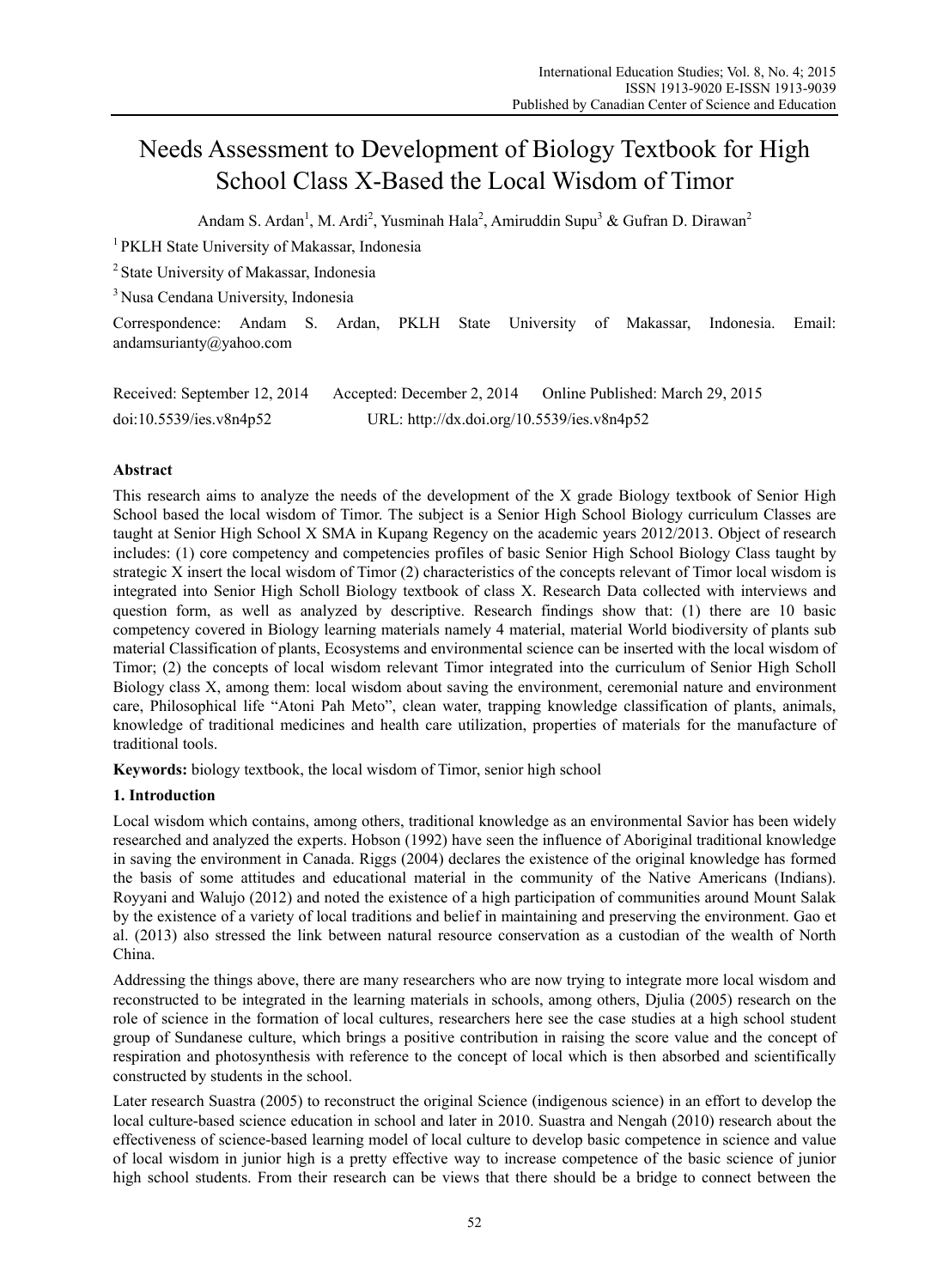traditional knowledge with modern knowledge and find a way to integrate It within the system of formal learning at school so that students understand and will never forget the values of local culture. To find out the benefits of traditional knowledge and local wisdom in improving environmental knowledge and attitude of students in keeping the environment, then a research development can be done first to dig a wide range of traditional knowledge and local wisdom that exist and thrive in the community, to then be integrated in the learning of the syllabus, RPP, learning materials, learning and media and Paper Project Student (LKS).

Until now, including Biological Sciences curriculum imposed on formal schools, ranging from kindergarten up to higher education, tend to be adopted from the West. This is one proof of in not be autonomous of teaching science. In addition, Science learning models applied by the teachers also developed from the Western tradition. Remember Western culture that underlies the development of science, and the lesson that is different from the culture of the students, then the learner's Science in school could potentially give rise to incompatibility (clash) and conflict (conflict) on students (Retug et al., 2010).

Many topics on Biological subjects which require not merely a material required by the curriculum but also enriched by the teacher as a spearhead in the process learning. Curriculum for it in 2013, the recommended method of learning is a method scientific that refers to 5M which is to observe, ask yourself, collect, process and associate as well as communicate issues in learning. For that teacher to sharp to observation see the subject matter so that integrated knowledge needs among students, a change in attitude, and the usefulness of the materials for student empowerment for the benefit of the future and its application in the world is real. One approach that can be done is what is known as the SETS ( approach and Environmental Science Technology and society in the biology textbook is expected to provide assistance to teachers in the associate between the material being taught with real world situations students and encourage students to make connections between knowledge assets with its application in everyday life as well as by looking at the potential of the local environment in particular local wisdom, which include traditional knowledge, natural resources and local culture, so that teachers can be utilized optimally in the learning process. This is one of the things that is recognized by 2013 i.e. curriculum recognition of individual differences and cultural background of the learners.

Jegede and Aikenhead (2002) have conducted a review of several studies related to cultural linkages to learning Science in some Western countries. Results of studies that generally indicate that indigenous students are inclined were unable to cross the boundaries of culture. In other words, the cultural background of the students is one of the limiting factors for the students to understand the concepts of Science School from the West. In connection with it, Stanley and Brickhouse (2001) suggest that learning Science in school (College) balance between Western knowledge (Science) with indigenous traditional knowledge (Science) uses a cross cultural approach (cross-culture). Opinions were also presented, which States if a subculture of Science School harmony with the daily life of the students, then the instruction will reinforce the views of students about the universe, which in the end will make respect for the environment and makes the basic stance of the attitude of keeping environmental sustainability.

To prevent students away and drawn from its cultural roots as a side effect of learning in school, Sardjiyo and Pannen (2005) suggested that cultural environment students can take them into learning. According to them, learning environment in accordance with the cultural background of the students will be make it more comfortable, more fun, and more makes it possible to play an active role in the learning that will ultimately boils down to results of his studies. It is also delivered by Mlcek (2011), based on his research among students of indigenous Australia and New Zealand, that effective learning provide a space for students to study and work on something according himself.

With the enactment of KTSP curriculum and continued with the 2013 curriculum, then any unit of education reserves the right to develop the curriculum in accordance with the potential and the needs of the environment. Thus, this opens up the opportunity for teachers to do local wisdom-based learning innovations include integrating content where necessary and conduct the study in accordance with the culture of student learning. Because in teacher learning tends to refer to a book source, then this will be done in the research needs analysis for the next textbook development footing Foundation of biology Senior High School Class X based the local wisdom of Timor.

This research begins with the analysis of the content of the curriculum, as well as the needs and potential of each school to implement the curriculum Commission 2013. In General, the purpose of this research can be formulated as follows. First, the core competency profile and basic competency for Senior High School Class Xs taught by strategic insert the local wisdom of Timor to inserted Text Book. The second characteristic concepts relevant the Timor local wisdom is integrated into Senior High School Biology textbook of class X.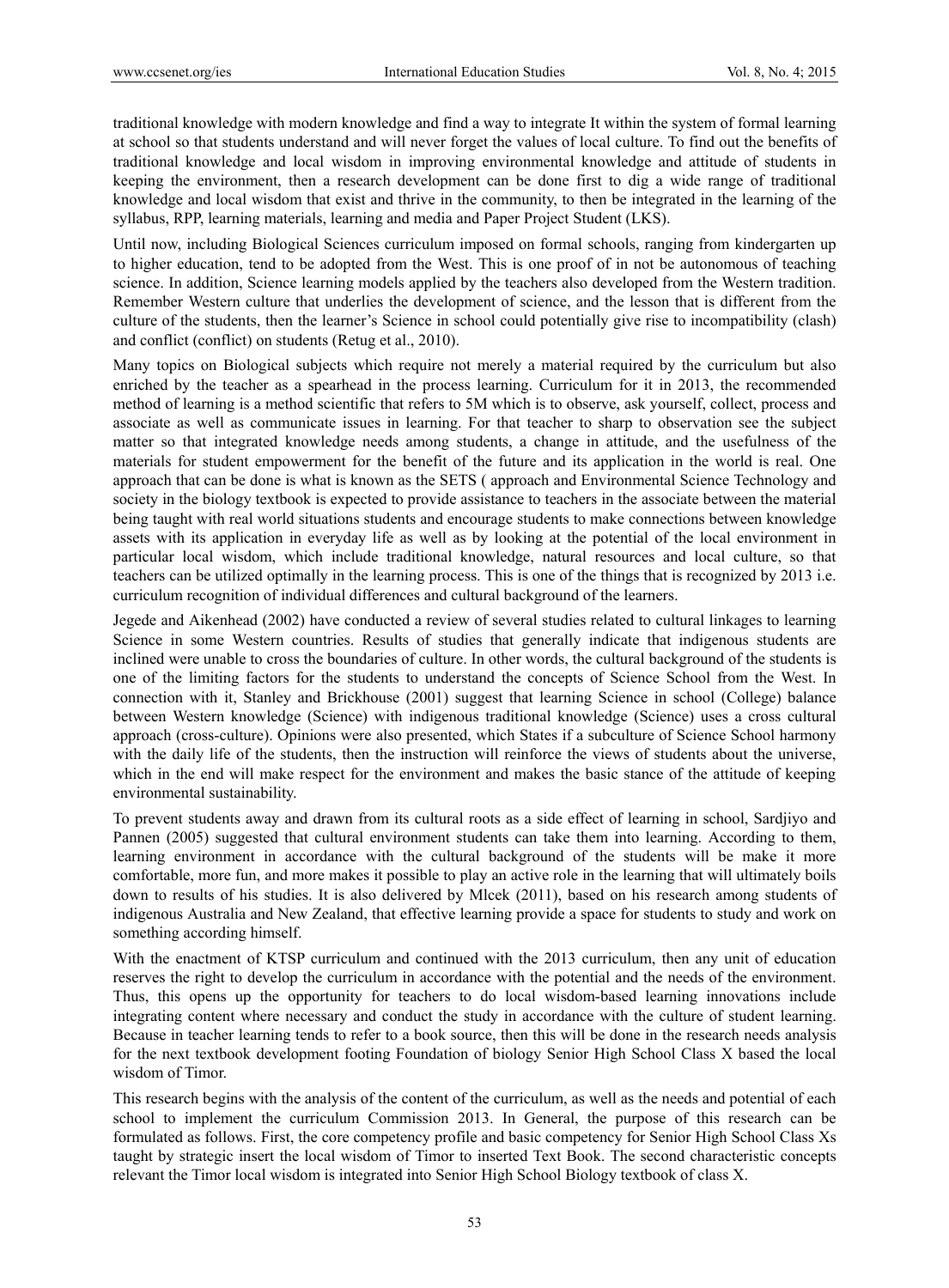### **2. Research Methods**

The focus of this research is the analysis of the potential and the need for learning Biology Class X to be used as a foundation in the development of Senor High School Biology text book of class X based on the local wisdom of Timor. The subject is a Senior high school Biology curriculum a class X is used in Kupang Regency on the academic years 2012/2013. The object of his research include profile core competencies and basic competency for basic high school Biology taught by inserting strategic wisdom of Timor, the characteristics of local concepts relevant local wisdom is integrated into the curriculum of Senior High Scholl Biology Class X.

The Data were collected through interviews, research and dissemination of the question form and checklist. Thus, the instruments used to collect the data is a list of entries, interviews, and the now guidelines for students and teachers. Checklist used to collect data on the core competence and the competence of the basic Senior High Scholl Biology class taught by strategic X insert the local wisdom of Timor, the concepts of the relevant to local wisdom is integrated into the X-grade text book interview against Guidelines. The principal and biology teacher used to get information about the school's learning support resource Biology; view of the principal and of the innovation of curriculum, instruction and assessment of learning outcomes; as well as the views of teachers towards learning Biology the local wisdom of Timor. Now students and teachers used to learn the views of teachers, learning materials, methods and systems and the assessment of the dominant material applied, the existing facilities at the school, students facing difficulties in learning of biology, and Biology students learning to innovation. The Data collected in this research in the form of qualitative data. The Data were analyzed by descriptive equipped with triangulation of methods and data sources.

#### **3. Results and Discussion**

From the analysis of the collected data and brings about some facts that can be obtained with regard to High school Biology learning at several schools in Kupang. Of the 31 (thirty one) public and private high school in Kupang, 2 (two) new schools which actively carry out curriculum 2013 i.e. SMA 1 Kupang West as pilot schools designated Dikmenum and the core curriculum for 2013. While the East Kupang SMA 1 implement curriculum 2013 independently. Other schools are expected to follow the academic year 2014 with descends to the core schools because some teachers and principals in high school get the training curriculum of 2013.

From interviews with some of the high school principal in the Regency of Kupang, obtained the data that many schools had difficulty in accessing the curriculum 2013 in the form of RPP (The Teacher Guidelines) and materials especially for biology that does not made the text book. In addition, some school difficulties due to lack of facilities and infrastructure following the competent teachers in implementing the curriculum of 2013. Although the education service provides help for learning materials and media Kit with Biology Education Fund but the textbook being used universally and forget the value local.

The potential of the local environment in particular traditional knowledge, local wisdom and local culture appears to have forgotten the lesson that the teachers. Teachers tend to be more wear materials so printed as a Biology text books for sale. So the content of the material is not wide spread, and national focus on local values that could be developed for teachers in classes related to the potential of the region. Based on observations and interviews and a biology teacher in Kupang regency in school, then obtained the initial information that the teacher does not enter values of local or regional potential, traditional, knowledge and local wisdom in some topics such as Biology learning, biological diversity, and ecosystem classification system. In addition to mind that teachers are still not developed the learning resource is a textbook or instructional media for LKS as well as topic-the topic in class X Senior High School.

There are 10 topics in the study of biology is taught in the classroom curriculum based X 2013, namely: (1) the scope of biology, (2) Archaebactheria and Eubachteria, (3) Protista, (4) Fungi, (5) Virus, (6) Biodiversity, (7) The world of plants, (8) The Animal world, (9) Ecosystems and, (10) Environmental science. To the ten topic elaborated in four (4) core competencies (KI) and 23 (twenty three) Basic Competence (KD). Of the 23 KD there is 10 (ten) KD can be inserted with the local wisdom of Timor. Specifically the KD and the material can be inserting can be seen in Table 1.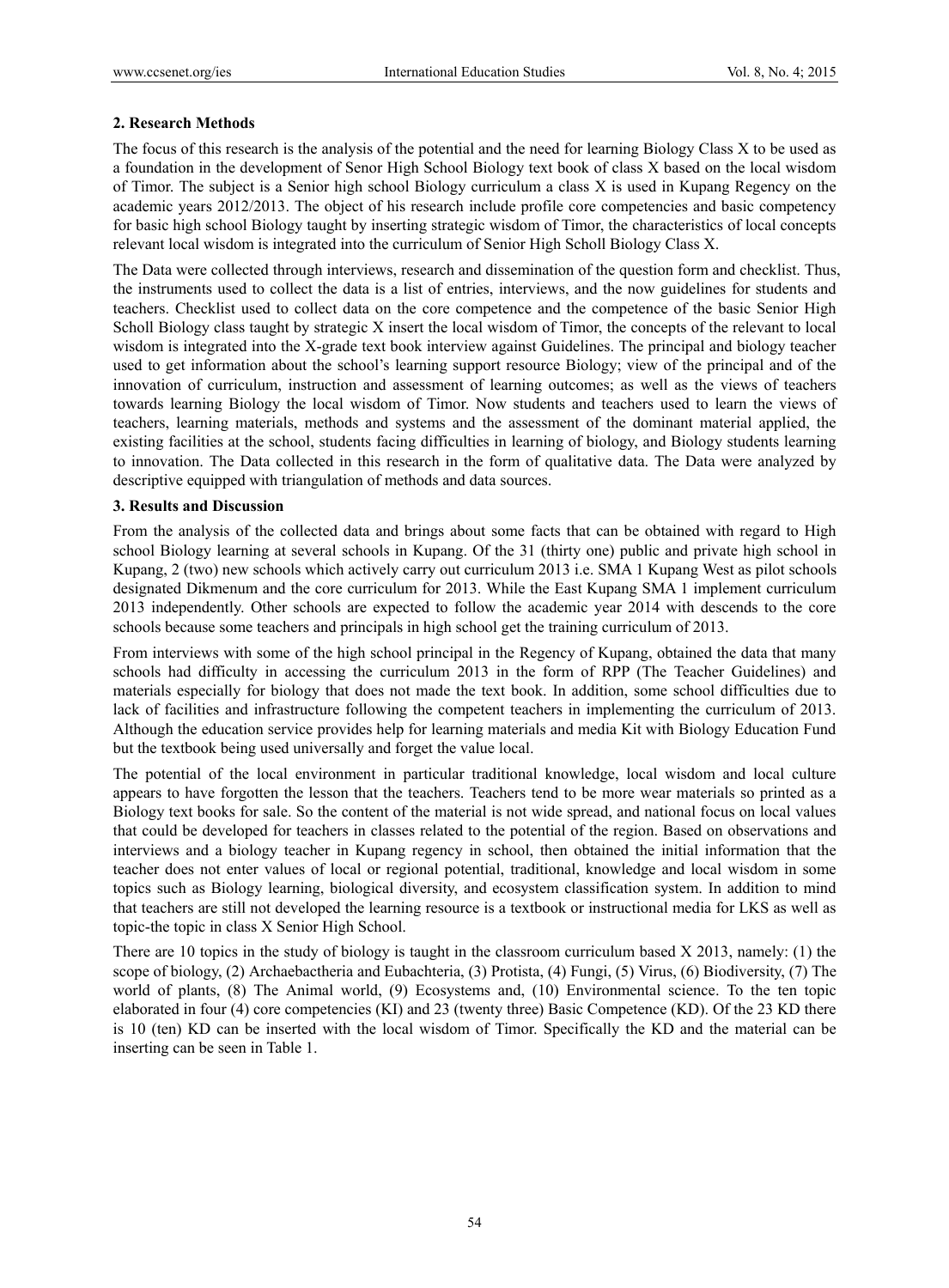|       |                                                                                                                                                                                                                                                                                                                                                                                                                                                                                                            | Biological<br>Material<br>Competence<br>that<br>can be inserted<br>with<br>the<br>local<br>wisdom of Timor | Local wisdom will be inserted                                                                                                                                                                                                                                                                                            |
|-------|------------------------------------------------------------------------------------------------------------------------------------------------------------------------------------------------------------------------------------------------------------------------------------------------------------------------------------------------------------------------------------------------------------------------------------------------------------------------------------------------------------|------------------------------------------------------------------------------------------------------------|--------------------------------------------------------------------------------------------------------------------------------------------------------------------------------------------------------------------------------------------------------------------------------------------------------------------------|
| 1.1.  | Admire the regularity and complexity of<br>God's<br>creation<br>about<br>biodiversity,<br>ecosystems, and the environment.                                                                                                                                                                                                                                                                                                                                                                                 | Biodiversity<br>Ecosystem<br>Environmental<br>science                                                      | ceremonial<br>Few<br>the<br>nature,<br>principle of observance of the Atoni<br>pah Meto                                                                                                                                                                                                                                  |
| 1.3.  | Sensitive and caring towards environmental<br>problems, maintain and care for the<br>environment as a manisfestasi practice of<br>the teachings of the religion adhered                                                                                                                                                                                                                                                                                                                                    | Environmental<br>science                                                                                   | Wisdom local customs fine, rituals<br>of maintenance trapping knowledge<br>of nature, clean water                                                                                                                                                                                                                        |
| 2.1.  | Scientific: behave carefully,<br>diligently,<br>honestly fits the data and facts, discipline,<br>responsibility, and care in observation and<br>experimentation, daring and polite in asking<br>the question and argue, caring environment,<br>mutual cooperation, peace-loving, argued<br>scientifically and critical, responsive and<br>proactive in every action and in conducting<br>observations and experiments<br>in<br>the<br>classroom/laboratory<br>of<br>and<br>outside<br>classroom/laboratory | Biodiversity<br>Ecosystem<br>Environment<br>science                                                        | Environmental science<br>of<br>local<br>wisdom<br>about<br>saving<br>the<br>environment, clean water, trapping<br>knowledge, classification of plants,<br>animals, knowledge of traditional<br>medicines<br>and<br>health<br>care<br>utilization, properties of materials<br>for the manufacture of traditional<br>tools |
| 3.2.  | To Analyse the results of the obervasi of<br>data about different levels of biodiversity<br>(genes,<br>and ecosystems)<br>species<br>in<br>Indonesia                                                                                                                                                                                                                                                                                                                                                       | Biodiversity<br>Ecosystem                                                                                  | The local of wisdom about saving<br>the environment                                                                                                                                                                                                                                                                      |
| 3.7.  | Applying the classification to classify plants<br>into a division based on observations of<br>morphology and metagenesis plants and<br>hooking his role in the survival of life on<br>Earth                                                                                                                                                                                                                                                                                                                | The World of Plant<br>Plant classification                                                                 | The classification of vegetation<br>classification<br>traditional<br>of<br>traditional<br>knowledge,<br>medicinal<br>plants                                                                                                                                                                                              |
| 3.9.  | Analyze the information/data from a variety<br>of sources about the ecosystem and all the<br>interactions that take place there in                                                                                                                                                                                                                                                                                                                                                                         | Ecosystem                                                                                                  | Examples of ecosystems on the<br>island of Timor, the conditions of<br>mining Manganese in the island of<br>Timor                                                                                                                                                                                                        |
| 3.10. | Analyzing the data of environmental change<br>and the impact of such a change for life<br>change                                                                                                                                                                                                                                                                                                                                                                                                           | Environment<br>science                                                                                     | The local wisdom of Timor preserve<br>environment,<br>of<br>Konsep<br>"Mansian-Muit-Nasi, Na Bua"                                                                                                                                                                                                                        |
| 4.2.  | Identification of proposals presents the<br>results of biodiversity preservation efforts<br>Indonesia based on the results of data<br>analysis of preservation threats a variety of<br>diversity of animals and plants typical of<br>Indonesia which are communicated in a<br>variety of forms of media information                                                                                                                                                                                        | Biodiversity                                                                                               | Biodiversity of local examples of<br>animals and plants native to East<br>Timor as well as examples of<br>conservation in Nusa Tenggara<br>Timur (NTT)                                                                                                                                                                   |

Table 1. Basic competencies as well as Biological material grade X which can be inserted with the local wisdom of Timor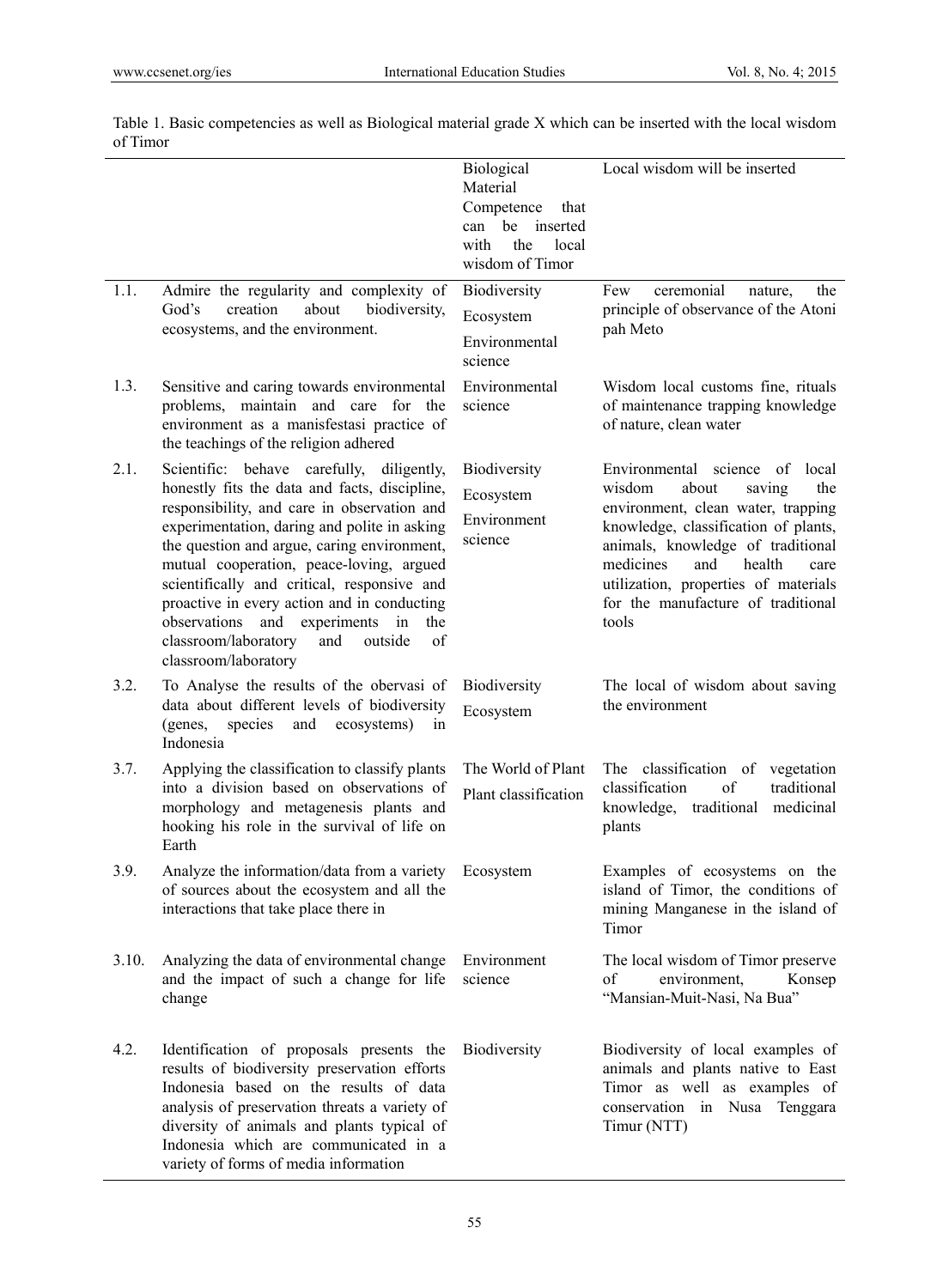| 4.9.  | Designing a chart about the interactions Ecosystem<br>between components of the ecosystem and<br>food web which takes place in the<br>ecosystem and presents the results in a<br>variety of media forms. |             | The Local Wisdom about energy<br>cycle, concept "Mansian-Muit-Nasi,<br>Na Bua"                                            |
|-------|----------------------------------------------------------------------------------------------------------------------------------------------------------------------------------------------------------|-------------|---------------------------------------------------------------------------------------------------------------------------|
| 4.10. | To solve environmental problems by<br>making product design wastes recycling and science<br>environmental preservation efforts.                                                                          | Environment | Environmental science of local<br>saving<br>about<br>the<br>wisdom<br>environment, examples of local<br>recycling project |

From the above table it can be seen that there are 4 (four) class X Biology materials i.e. Biodiversity, the plants of world plants sub material Classification of plants, Ecosystems and material environmental science which can be inserted with the local wisdom of Timor in the form of local wisdom about saving the environment, clean water, trapping knowledge classification of plants, animals, knowledge of traditional medicines and health care utilization, properties of materials for the manufacture of traditional tools. In addition local examples will be inserted in the form of animals and plants native to Timor, examples of conservation in East Nusa Tenggara (NTT), the wisdom of local fines customs, traditional ceremony about the maintenance of nature such as a ceremony of Thanksgiving Ceremony "onem Syukur", "Fua Pah", as well as the use of natural dyes used in yarn dyed "Tenun Ikat" to make East Timor.

Environmental rescue local wisdom is reflected from the principle "Atoni Pah Meto" inherent in the ethnic community native to Timor, in the form of patterns or ways of living humans, where they perceive the surrounding environment such as lawns, fields or gardens as little world (microcosmic), which are among the great world/outside (macrocosmic) and must be in harmony side by side Timorese also believes in the God of Earth aka "Uis Fua", also often referred to as "the goddess of the "Uis Neo". The ceremony aimed to "Goddess Uis Neo" is asking for blessings for the fertility of the soil that is being planted. In addition, the society also believe in the existence of supernatural beings who inhabit certain places, like in the Woods, springs, streams, and trees are considered sacred. Rituals to cleanse the super natural beings that are often carried out by village officials, e.i by indigenous leaders at once.

In terms of an arbitrary land opening ritual, community of East Timor also had a ritual of "Paonasi", which is a form of apology to nature after opening the land widely. This traditional Ritual will be performed in the event of negative impacts such as floods or forest products are scarce or water discharge is shrinking. The Timorese also had knowledge of the unfriendly climate strategy in the form of drought by applying a long cultivation cycle for horticultural crops such as maize, beans and vegetables. Planting season begins when the rainy season will be close between November and December. The ceremony "Fua pah" and "Onem Syukur" is a ritual ceremony related to yields, where society gives or offerings at the master of nature.

The local wisdom is seen in the community of Timorese is just like most of the island of Timor known society the concept of a triangle of life "Mansian-Muit-NaBua" meaning humans, livestock, and forests is a unity which is inseparable and mutual reliance. Ecosystem principle and living a life of mutual networking and support is greatly appreciated. Humans interpret the benefit of livestock and forests, livestock forage in forests and forest nurture human beings. If one of these three elements is separated, it will take effect for the other elements. Technically, some form of biodiversity in NTT especially the island of Timor until recently still had a significant contribution in the rehabilitation of the land, environment and forest resource management.

Knowledge of trapping water supply used by the community on the banks of the river where they make a hole traps for trapping the water stream and store the water that flows through the soil layers so that the relative clean and could be used as drinking water. Other knowledge is planting a lot of trees in the upper reaches of the River to prevent flooding and implement strict customs sanctions for anyone who cut down trees in water sources suits custom deal.

Knowledge for the classification of plants, classified plants in traditional Timorese already implement in simple classified terms. This is expressed by giving the name "uik" for all categories of banana plants. Just type a name that distinguishes him as "muti", "uik ambon" etc. This classification is similar to the scientific classification, where the binomial name with show first name system is a genus or clan and the second name is the epithet or pointer type. Likewise for plants relatives aren (Arenga pinnata), almost all named after or under the name Bone like "pua Bone" (Chrysolicarpus), "Bone ana" (Corypha utan) all of which are in one family in taxonomic even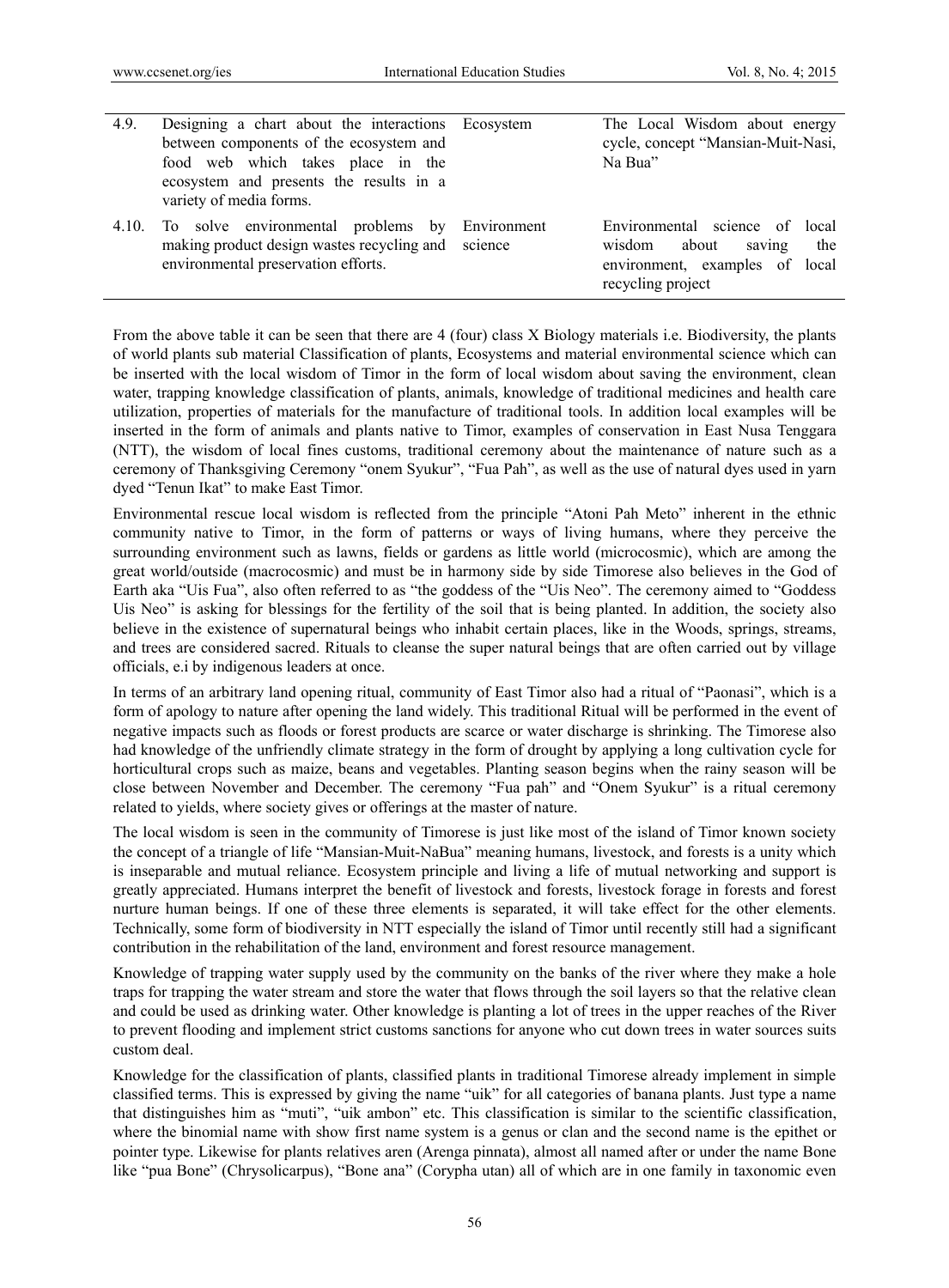in the same section (UHl and Dransfielsd, 1985).

Knowledge about the utilization of herbs as medicines and maintenance of healthy owned by Timorese especially that profession as a shaman or an expert in traditional medicine. They could show the herbs used in the treatment, concocted and giving and recover on patients and the fairly high success rate. More than 50% of the medicinal plants after the plant is traced further as a source of raw materials of modern medicine or potentially as medicine.

The utilization of materials and materials for daily needs can be seen from the presence of webbing tools, building materials, music, cooking and a variety of other purposes. While knowledge of artificial dye obtained from hereditary ancestors by using sources that are around them. Although not all the tinting process is done while still in the form of yarn, but in general the coloring is done before the process of weaving. The coloring is done using "Ru Dao leaf of the plant Indigofera sp. to get the color Indigo and henna leaves (Lawsonia inermis), areca nut (Areca catechu), tree roots and "Ka'bo" (from the family Fabaceaceae) to get the red, while the yellow color can be obtained using turmeric (Curcuma domestica) and leaves a "Menkude" or noni (Morinda citrifolia).

The following local knowledge and wisdom in this traditional can be inserted inside a class X Biology learning materials so that students get added value and is no stranger to its own. Besides all this materialcan make students aware of the cultural and natural wealth in the vicinity so they moved to safeguard and conserve nature and their culture.

For learning Biology-based local wisdom of Timor, the researchers developed an approach in which Observe, learn, Discuss and actually, which is part of the contextual learning. Four (4) phases in the approach can be outlined as follows:

- Observe, that students are asked to observe and pay attention to the environment by the topic or subject matter to be studied. In this stage, the students are asked observation noted the relevant things that attract and grow and raises questions as well as critical skap students.
- Learn, next in the class, all the things that they have observed is studied further by looking for answers from the teacher, or sharing fellow friends. At this stage it is expected students can decipher what they observe and connect him with the material being studied
- Discussion of the next step, namely the sharing between friends they are discussing with the guidance of the teacher to look for possibilities of answers from the phenomena that they observe and learn. This stage is expected to cultivate an attitude of cooperation between students and respect other people's opinions as well as trying to find the best of the many possible answers then take the essence that they can learn
- The actualization, namely the stage action of which he had learned, develop it according to the circumstances, conditions and time to be able to do in everyday life and use in the context of science, technology and environment of the community.

Materials for classification of living beings and biodiversity in this approach with students expected to see, learn and discuss the biodiversity of animals and plants that exist around them and apply the technique of preserving and protecting the biological diversity as part of the daily actualization in any of their actions. A suitable Learning Model is Direct Instruction or direct learning where students are given background information about the classification and biodiversity from the global level to local, then the teacher asked students to pay attention to the environment around them and begin guiding students' understanding ofthe material and provide feedback. Student feedback is conditioned in discussing with teachers and fellow students to achieve the optimal results of reasoning and knowledge form the intact. Although tend to Center on teacher but at the moment of observation and discussion students will more actively involved so that an understanding of the material to be formed from his own observations and constructed by students.

For material Science environment, and Ecosystem models that are considered suitable for the learning process is the Problem Based Investigation where students, oriented to the problems of the environment and the ecosystem residence, then organizing the students to see and study the environment, the issues in their environment, how the formation of ecosystems and how the care of ecosystems, then do a simple investigation team to get answers to these questions and presented before the class so that they can analyze and evaluate problems and answers are obtained. From the model of learning is expected of students obtain the material intact and contextually appropriate with everyday environments and seek solutions to problems that occur in their environment.

From the above models, approaches and strategies of teaching remains turned over to the teacher as well as the situation and condition of class. The approach is merely a reference for teachers in carrying out the study of biology with ethnic-based learning tool for this purpose so that Timor of learning is that students can participate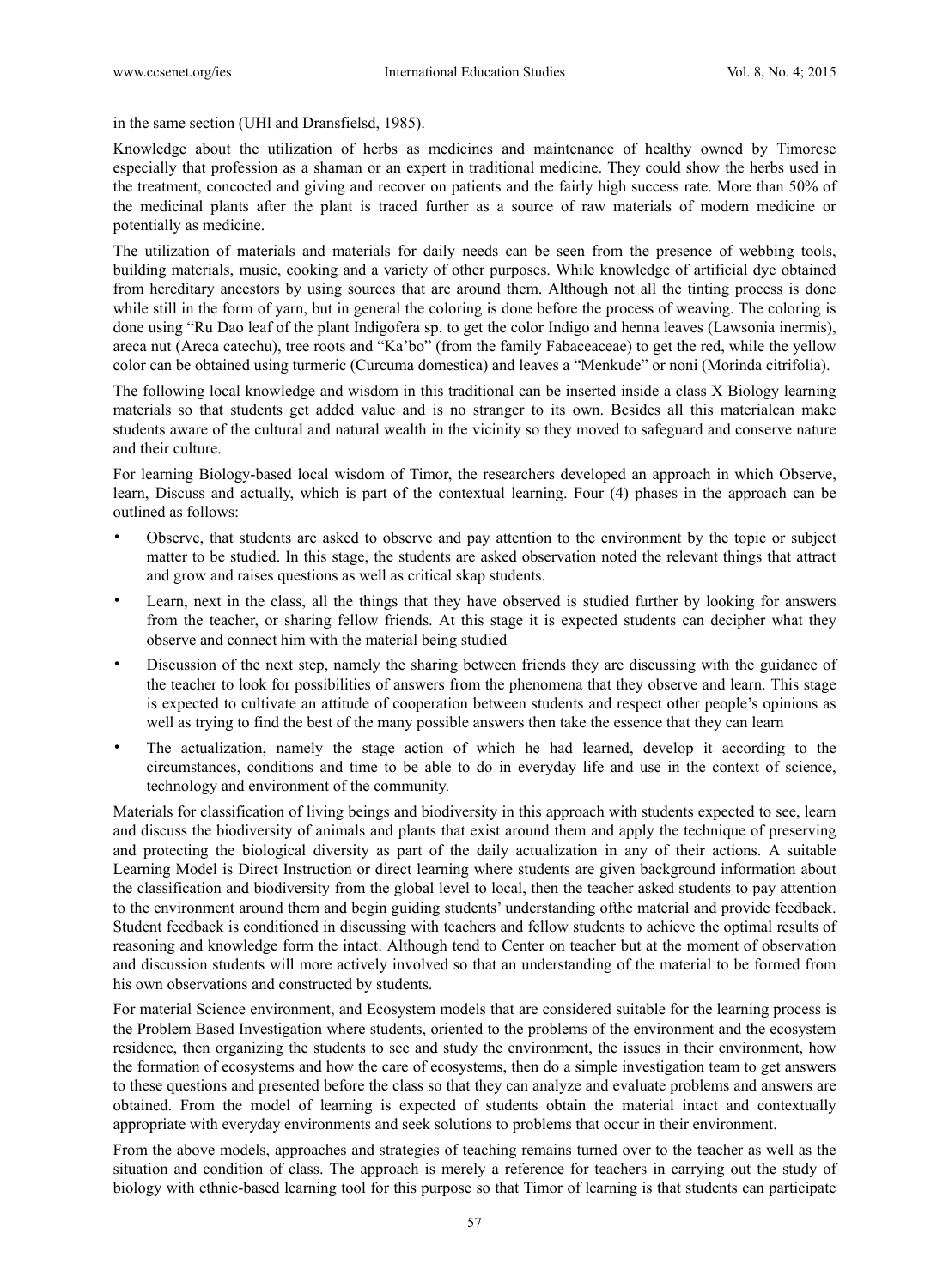in constructed (constructivism), said it did not know to its surroundings (questioning), discover new knowledge (enquiries), learning (learning community), making modeling (modeling), and perform the actual assessment (authentic assessment). All this is to be achieved by the contextual learning, which in the end will make the learning process the students become active, creative and fun. Furthermore this learning process of the students gets knowledge they can use so the footing being in his environment.

Contextual learning is applied will be harmonious with the newly proclaimed 2013 curriculum and will been forced by the Government. Currently some schools already but have not yet applied the example can be assessed the feasibility and success of the curriculum of 2013. High school in Kupang alone has not yet implemented a curriculum of 2013, although few schools and teachers have been getting guidance Curriculum implementation and dissemination of 2013. Curriculum for 2013, the recommended method is to apply a Scientific Method is enriched with Inquiry Learning, Problem-based Approach and project-based Approaches.

There are three (3) main learning component in the curriculum of 2013 are: 1) The attitude that is obtained through the activities of "receiving, running, cherish, appreciate, and practice". 2) Knowledge gained through the activities of "Remembering, understanding, applying, analyzing, Evaluating, Creating, as well as. 3) Skills acquired through observe, ask yourself, try, others are allegorical and Created ". Furthermore there are 5 (five) learning that will pass measures namely: observe, ask yourself, collect information, associate (information processing), and communicate, or customarily abbreviated with 5 M.

#### **4. Conclusions and Suggestion**

#### *4.1 Conclusions*

From the results of the research there are:

(1) 4 core competencies (KI) and 23 basic Competence (KD) for Senior high school Biology Class learning X curriculum based on 2013. Of the 23 KD there is 10 (ten) KD can be inserted with the local wisdom of Timor and relevant material i.e. biodiversity, World plants sub material Classification of plants, ecosystems, and Materials Science in the environment.

(2) The concepts of local wisdom relevant Timor integrated into the curriculum of senior high school Biology class X, among them: local wisdom about saving the environment, ceremonial nature and environment care, Philosophical life "Atoni Pah Meto", clean water trapping, knowledge classification of plants, animals, knowledge of traditional medicines and health care utilization, properties of materials for the manufacture of traditional tools.

#### *4.2 Suggestion*

Further suggestion was proposed by researches is the can inserting local wisdom to material teaching. In biology, the need of textbooks, student worksheets and media based on the local knowledge are the essential elements in order to bring students getting the wisdom of traditional knowledge and values that exist in the surrounding community. As result, students are not leaved out from their cultural roots

#### **References**

- Djulia, E. (2005). *The role of local culture in the formation of Science: studies on the formation of the Sundanese culture Group science students About Photosynthesis and respiration of plants within the context of the school Environment and agriculture*. Retrieved December 20, 2012, from http://digilib.upi.edu/digitallist.php
- Gao, H., Ouyang, Z., Chen, S., & van Koppler, C. S. A. (2013). The Role of Culturally Protected Forest in Biodiversity Conservation in Southeast China. *Biodiversity and Conservation, 12*(2), 531-544. http://dx.doi.org/10.1007/s10531-012-0427-7
- Hobson, G. (1992). Traditional Knowledge is Science. *CARC Northen Perspectives, 20*(1).
- Jegede, O. J., & Aikenhead, G. S. (2002). *Trancending Cultural Borders: Implications for Science Teaching*. Retrieved March 11, 2014, from http://www.ouhk.edu.hk/cridal/misc/jegede.htmMarch 11, 2014
- Mlcek, S. H. (2011). Competing knowledges in lifelong education. *Int. j. of Lifelong Education, 30*(6), 815-829.
- Retug, I. N., Suja, I. W., & Nurlita, F. (2010). Analisis Kebutuhan Pengembangan Perangkat dan Asesmen Pembelajaran Kimia Menurut Siklus Belajar Catur Pramana. *Jurnal Penelitian dan Pengembangan Pendidikan, 4*(1), 106-119.
- Riggs, E. M. (2004). Indogenous Fileds Based education and Knowledge of Essential Companents of Geoscience Education for Native American Community. Wiley Periodicals. *Inc. Sci* (2004 ed.), 1-18.